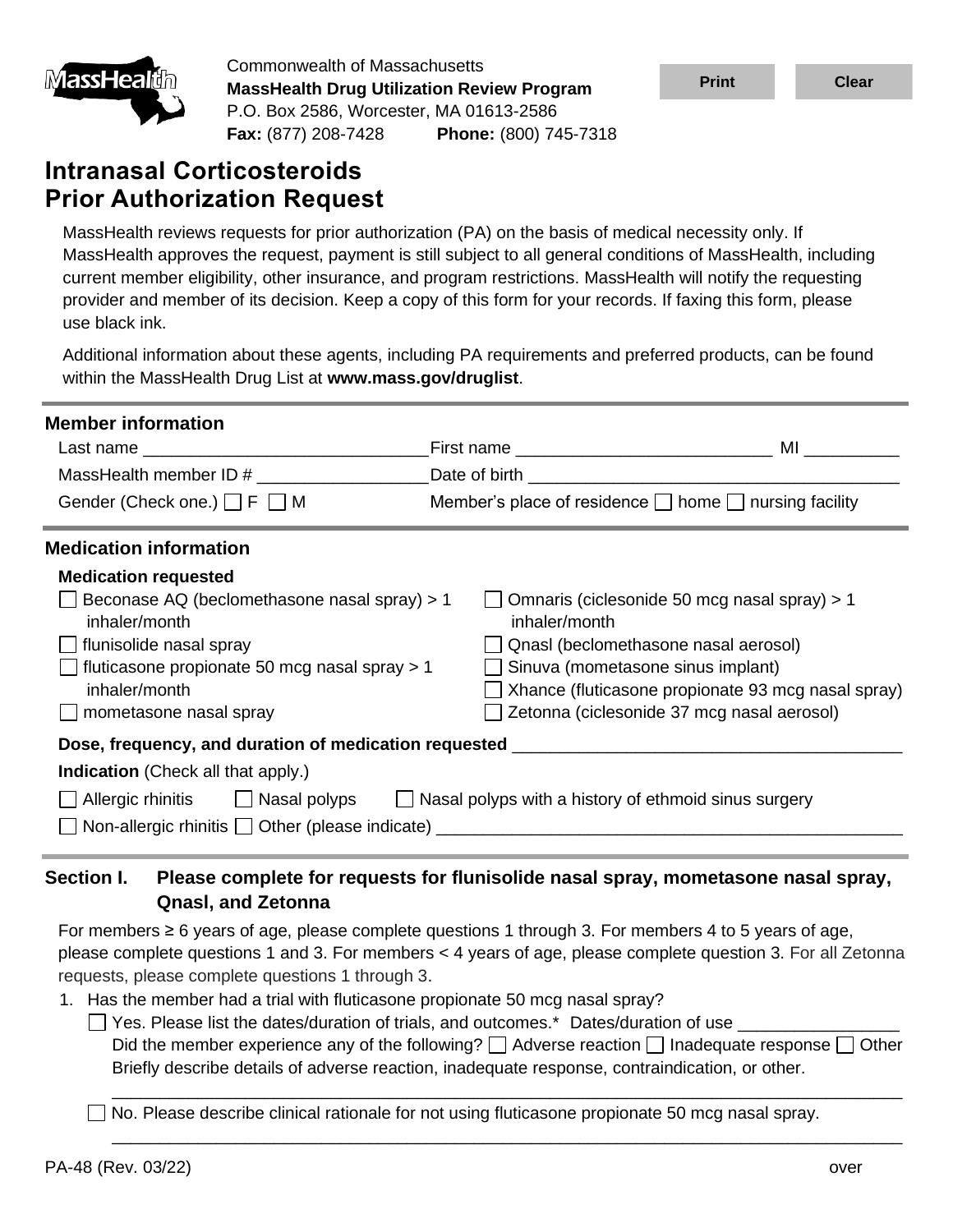2. Has the member had a trial with budesonide over-the-counter (OTC) nasal spray?

 $\Box$  Yes. Please list the dates/duration of trials, and outcomes.\* Dates/duration of use Did the member experience any of the following?  $\Box$  Adverse reaction  $\Box$  Inadequate response  $\Box$  Other Briefly describe details of adverse reaction, inadequate response, contraindication, or other.

\_\_\_\_\_\_\_\_\_\_\_\_\_\_\_\_\_\_\_\_\_\_\_\_\_\_\_\_\_\_\_\_\_\_\_\_\_\_\_\_\_\_\_\_\_\_\_\_\_\_\_\_\_\_\_\_\_\_\_\_\_\_\_\_\_\_\_\_\_\_\_\_\_\_\_\_\_\_\_\_\_\_\_

\_\_\_\_\_\_\_\_\_\_\_\_\_\_\_\_\_\_\_\_\_\_\_\_\_\_\_\_\_\_\_\_\_\_\_\_\_\_\_\_\_\_\_\_\_\_\_\_\_\_\_\_\_\_\_\_\_\_\_\_\_\_\_\_\_\_\_\_\_\_\_\_\_\_\_\_\_\_\_\_\_\_\_

□ No. Please describe clinical rationale for not using budesonide OTC nasal spray.

3. Has the member had a trial with triamcinolone OTC nasal spray?

□ Yes. Please list the dates/duration of trials, and outcomes.\* Dates/duration of use \_\_\_\_\_\_\_\_\_\_\_\_\_ Did the member experience any of the following?  $\Box$  Adverse reaction  $\Box$  Inadequate response  $\Box$  Other Briefly describe details of adverse reaction, inadequate response, contraindication, or other.

\_\_\_\_\_\_\_\_\_\_\_\_\_\_\_\_\_\_\_\_\_\_\_\_\_\_\_\_\_\_\_\_\_\_\_\_\_\_\_\_\_\_\_\_\_\_\_\_\_\_\_\_\_\_\_\_\_\_\_\_\_\_\_\_\_\_\_\_\_\_\_\_\_\_\_\_\_\_\_\_\_\_\_

\_\_\_\_\_\_\_\_\_\_\_\_\_\_\_\_\_\_\_\_\_\_\_\_\_\_\_\_\_\_\_\_\_\_\_\_\_\_\_\_\_\_\_\_\_\_\_\_\_\_\_\_\_\_\_\_\_\_\_\_\_\_\_\_\_\_\_\_\_\_\_\_\_\_\_\_\_\_\_\_\_\_\_

 $\Box$  No. Please describe clinical rationale for not using triamcinolone OTC nasal spray.

#### **Section II. Please complete for any agent at a quantity > one inhaler per month. Please complete Section I above as appropriate.**

- 1. Has the member had a trial with two intranasal or second-generation oral antihistamines?
	- $\Box$  Yes. Please list the dates/duration of trials and outcomes below.\*
		- Drug name \_\_\_\_\_\_\_\_\_\_\_\_\_\_\_\_\_\_\_\_\_\_\_\_ Dates/duration of use \_\_\_\_\_\_\_\_\_\_\_\_\_\_\_\_\_\_\_\_\_\_\_\_\_\_\_\_\_\_\_

| Did the member experience any of the following? $\square$ Adverse reaction $\square$ Inadequate response $\square$ Other |
|--------------------------------------------------------------------------------------------------------------------------|
| Briefly describe details of adverse reaction, inadequate response, contraindication, or other.                           |

| Drug name | Dates/duration of use                                                                                           |
|-----------|-----------------------------------------------------------------------------------------------------------------|
|           | Did the member experience any of the following? $\Box$ Adverse reaction $\Box$ Inadequate response $\Box$ Other |
|           | Briefly describe details of adverse reaction, inadequate response, contraindication, or other.                  |

\_\_\_\_\_\_\_\_\_\_\_\_\_\_\_\_\_\_\_\_\_\_\_\_\_\_\_\_\_\_\_\_\_\_\_\_\_\_\_\_\_\_\_\_\_\_\_\_\_\_\_\_\_\_\_\_\_\_\_\_\_\_\_\_\_\_\_\_\_\_\_\_\_\_\_\_\_\_\_\_\_\_\_

\_\_\_\_\_\_\_\_\_\_\_\_\_\_\_\_\_\_\_\_\_\_\_\_\_\_\_\_\_\_\_\_\_\_\_\_\_\_\_\_\_\_\_\_\_\_\_\_\_\_\_\_\_\_\_\_\_\_\_\_\_\_\_\_\_\_\_\_\_\_\_\_\_\_\_\_\_\_\_\_\_\_\_

 $\Box$  No. Please describe clinical rationale for not using intranasal or second-generation oral antihistamines.

2. For requests for any agent at a quantity > one inhaler per month, please attach medical records documenting an inadequate response to the manufacturer's recommended dosing.

#### **Section III. Please complete for requests for Sinuva.**

- 1. Please indicate prescriber specialty below.
	- Otolaryngologist **Dumber 1996** Other **Other**
- 2. Has the member had a trial with two intranasal corticosteroids?
	- $\Box$  Yes. Please list the dates/duration of trials and outcomes below.\*
		- Drug name \_\_\_\_\_\_\_\_\_\_\_\_\_\_\_\_\_\_\_\_\_\_\_\_ Dates/duration of use \_\_\_\_\_\_\_\_\_\_\_\_\_\_\_\_\_\_\_\_\_\_\_\_\_\_\_\_\_\_\_

| Did the member experience any of the following? $\square$ Adverse reaction $\square$ Inadequate response $\square$ Other |
|--------------------------------------------------------------------------------------------------------------------------|
| Briefly describe details of adverse reaction, inadequate response, contraindication, or other.                           |

| Drug name | Dates/duration of use                                                                                           |
|-----------|-----------------------------------------------------------------------------------------------------------------|
|           | Did the member experience any of the following? $\Box$ Adverse reaction $\Box$ Inadequate response $\Box$ Other |
|           | Briefly describe details of adverse reaction, inadequate response, contraindication, or other.                  |

\_\_\_\_\_\_\_\_\_\_\_\_\_\_\_\_\_\_\_\_\_\_\_\_\_\_\_\_\_\_\_\_\_\_\_\_\_\_\_\_\_\_\_\_\_\_\_\_\_\_\_\_\_\_\_\_\_\_\_\_\_\_\_\_\_\_\_\_\_\_\_\_\_\_\_\_\_\_\_\_\_\_\_

\_\_\_\_\_\_\_\_\_\_\_\_\_\_\_\_\_\_\_\_\_\_\_\_\_\_\_\_\_\_\_\_\_\_\_\_\_\_\_\_\_\_\_\_\_\_\_\_\_\_\_\_\_\_\_\_\_\_\_\_\_\_\_\_\_\_\_\_\_\_\_\_\_\_\_\_\_\_\_\_\_\_\_

 $\Box$  No. Please describe clinical rationale for not using intranasal corticosteroids.